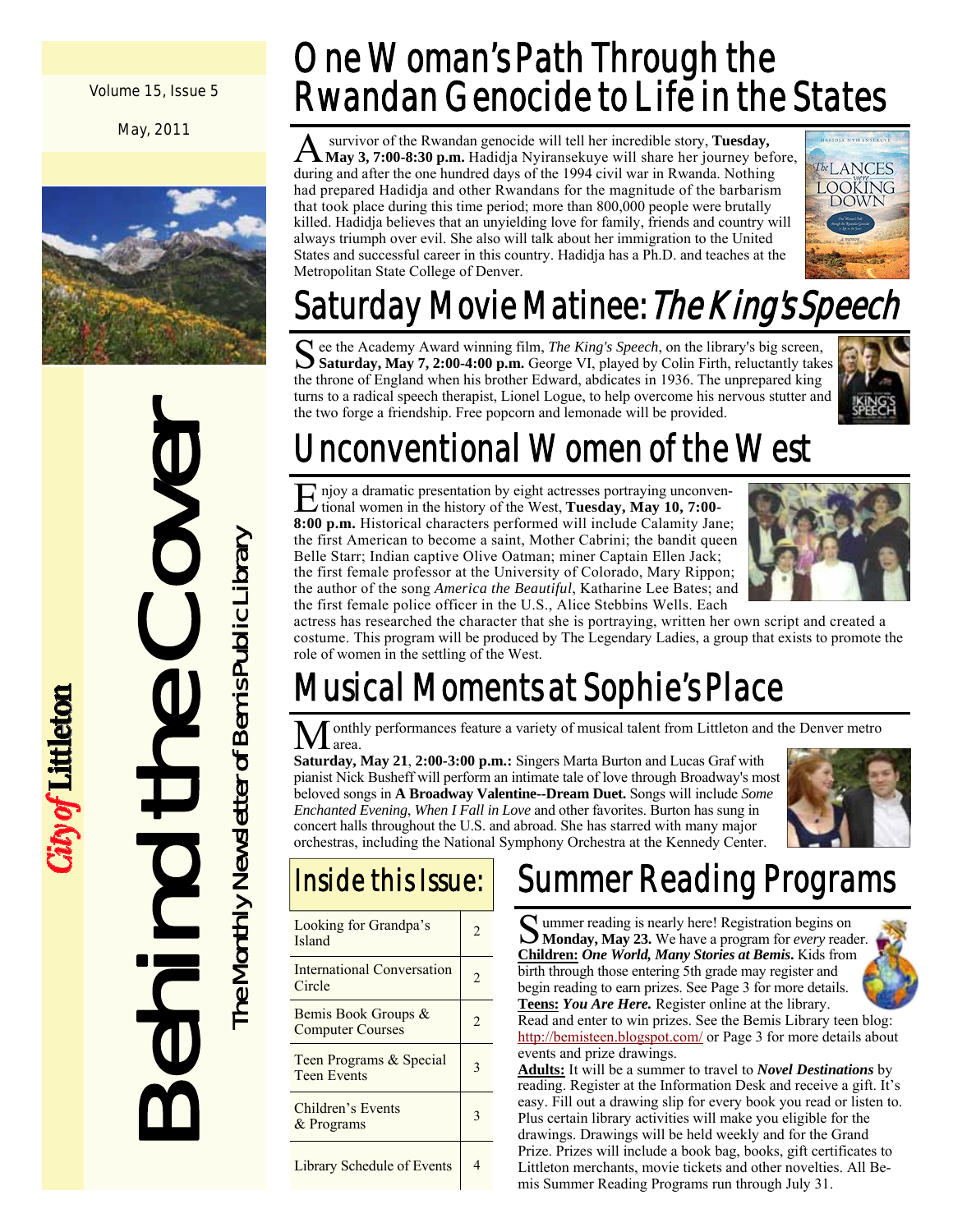## Looking for Grandpa's Island

F amily roots, cultural heritage, faraway lands… these are recur-ring themes and interests for many here in America, the land of immigrants. On **Monday, May 23, 2:00-3:00 p.m.,** professional storyteller Pam Faro will tell the true story, "Looking for Grandpa's Island," which tells of her search for the Norwegian island that her grandfather, and her family name, came from. Pam has performed and taught internationally and throughout the U.S. since 1988. This unforgettable personal story of seeking, and discovering, connects with audiences at the deepest levels.

International Conversation Circle

W ant to expand your English conversation skills? Join us for our International Conversation Circle on the **first and last Thursday of every month from 12:30-2:00 p.m. in Sophie's Place.** Everyone is welcome. If you are a new-arrival (immigrant/new American) you can learn about American culture, exchange experiences, get resources, socialize, and self-educate to integrate better into the community. Hosted by the Littleton Immigrant Integration Initiative. For more information call the library at 303-795-3968.

*"I was glad I was sitting in the back your story of 'Grandpa's Island' brought such tears to my eyes."*  John Stansfield, Founder, Rocky Mtn. Storytelling Festival

### Book Groups at Bemis

**T** e have a variety of Book Groups that meet throughout the month. Choose a group that suits your interests and schedule. Then join us for some stimulating discussions.

### **Senior Book Club**

### **First Monday of each month at 2 p.m. May 2:** *The Zookeeper's Wife*

 by Diane Ackerman A true story of how the keepers of the Warsaw Zoo saved hundreds of people from Nazi hands. When Germany invaded



Poland, bombers devastated Warsaw and the city's zoo along with it. With most of their animals dead, zookeepers Jan and Antonina Żabiński began smuggling Jews

into empty cages.

brother's suicide, Leopold Bloom King struggles along with the rest of his family in



**June 6:** *South of Broad* by Pat Conroy In the late 60s following his

Charleston, S.C., until he begins to gather an intimate circle of friends: a black football coach's son, Appalachian orphans, members of Charleston's aristocracy, and a beautiful pair of twins. The story alternates between 1969 and 1989, when one of the twins enlists Leopold and her other friends to find her missing gay brother.

**July 11\*:** *World Without End*  by Ken Follett

In the town of Kingsbridge, a Gothic cathedral and the priory are at the center of a web of love and hate, greed and pride, ambi-

tion and revenge. Proponents of the old ways fiercely battle those with progressive minds, as the Black Death captures the city.

**\*** *We will meet on the second Monday in July due to the Fourth of July holiday.* 

 **Monday Evening Book Group Third Monday of each month at 7 p.m.** 

**May 16:** *A Good Fall* by Ha Jin

In this collection of stories, Ha Jin presents detailed pieces illuminating the experiences of Chinese



a lonely composer who takes comfort in a parakeet's song, to a group of children who want to change their names.

**by Dave Eggers** This novel tells the story of one man's experience during and after Hurricane Katrina. Abdulrahman Zeitoun, a

successful Syrian-born painting contractor, decides to stay in New Orleans and protect his property while his family flees. After the levees break, he uses a small canoe to rescue people, before being arrested by an armed squad and swept powerlessly into a vortex of bureaucratic brutality.

**July 18:** *The Great Man*  by Kate Christensen Following the death of New

York City painter Oscar Feldman, an artist known for his figurative paintings of

females, two rival biographers set out to tell his life story with the help of his wife Abigail, sister Maxine, and Teddy, the painter's longtime mistress. Winner of the 2008 PEN/Faulkner Award for Fiction.

### Computer Services & Computer Classes

B emis has 22 Internet access computers on the lower level of the library, plus another seven located in the Children's Room for



use by our patrons in 5th grade and younger. Also, **wireless Internet access is now available throughout the building for patrons with wireless-enabled laptops.**

 Currently, our computers use Microsoft XP operating systems and Microsoft Office 2003 software that includes Word, Excel, Access, PowerPoint and Publisher. All of our PCs are linked to printers. Printing costs are \$0.10 a page for black only or \$0.50 a page for color. Our computer lab has 12 PCs and may be scheduled for group use. We are happy to assist patrons individually at any time if you need help using the computers or the Internet.

 We also offer *free* computer and Internet classes on a regular basis. To learn about or register for an upcoming class and/or group use of our computer lab, call the library at 303-795-3961 or stop by the Information Desk.

**All classes and open computer lab are held from 9-10:30 a.m.** *except where noted.* Currently space is available in these classes:

- **Beginning Excel MS Office 2003** Wed., May 18; Tues., June 14
- **Intermediate Excel MS Office 2003** Wed., June 15
- **Beginning Internet** Tues., May 31; Sat., June 4
- **Beginning PowerPoint MS Office 2003** Tues., June 28
- **Beginning Publisher MS Office 2003** Tues., June 21
- **Beginning Windows XP** Wed., May 11; Wed., June 1
- **Beginning Word MS Office 2003** Tues., May 17; Tues., June 7
- **Intermediate Word MS Office 2003** Wed., June 8
- **Computer Comfort** Tues., May 10
- **Managing Your Health** Fri., May 6
- **Photo Shoot at Sunset** Fri., June 3 - *\*Special Time: 6:30 p.m.*
- **Shutterfly for Advanced** Fri., June 17
- **Open Computer Lab** *Every* **Thursday** No registration required. Receive one-on-one time with a computer class instructor.

immigrants in America, from

# **June 20:** *Zeitoun*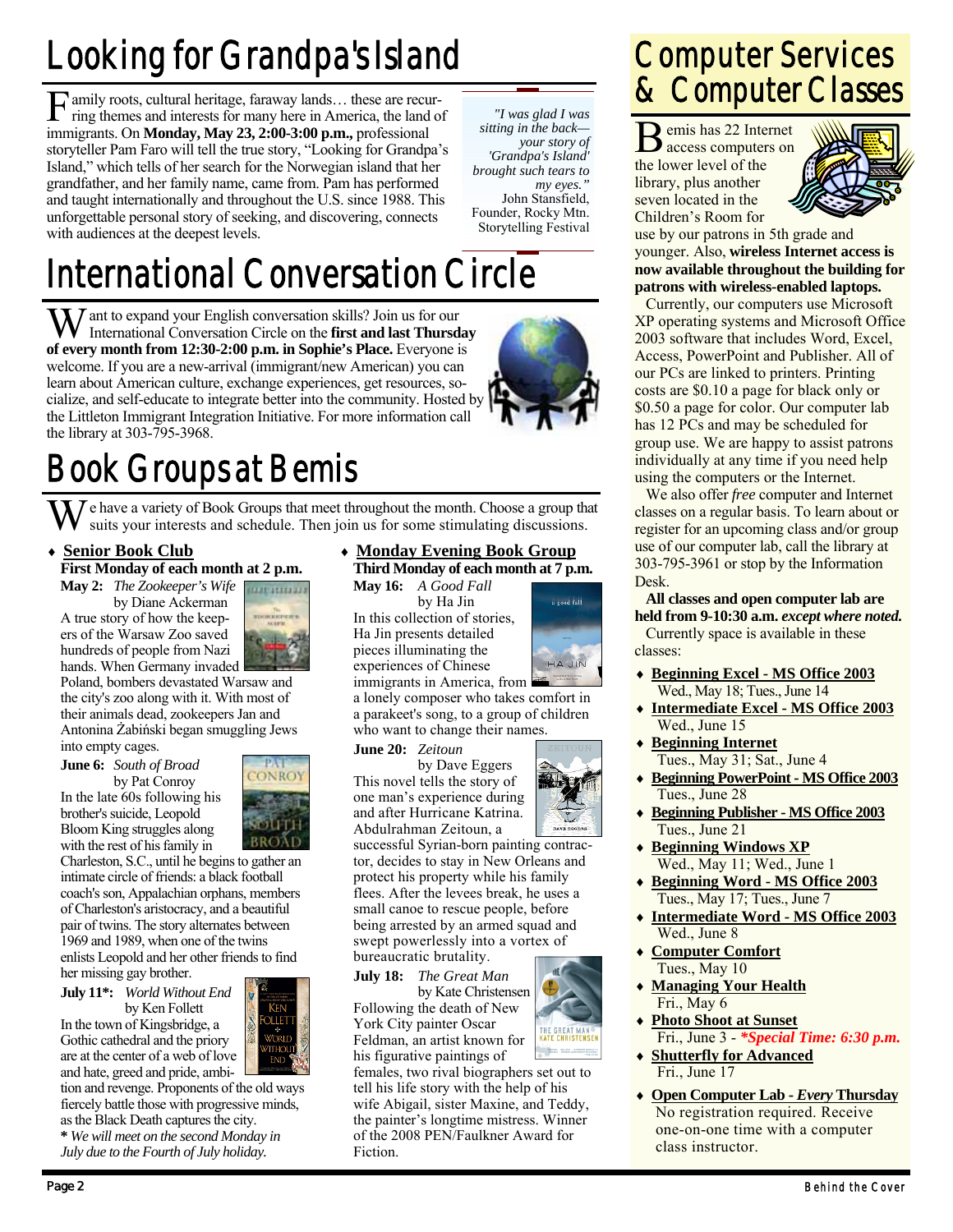

F or more information, call teen librarian Mark Decker at the library, 303-795-3961, or check the Bemis teen blog site online at http://bemisteen.blogspot.com.

Join other teens for the following activities:

### **Read the Movie Club First Sat. of the month @ noon**

The new **Read the Movie Club** is replacing the Anime Club. The new club will discuss a book, then watch the movie. *Join us even if you haven't read the book.* As a special bonus, every few months, we'll take a field trip to the local movie theater to check out a flick -

*free!* Don't miss our May movie, *Gulliver's Travels* starring Jack Black.

Rated PG; 85 min.

Free popcorn and lemonade will be provided.

**May 7:** *Gulliver's Travels* 

**June 4:** To be determined **July 2:** To be determined

**Wii & Kinect - Third Thursdays @ 3:30 p.m.** Play a different video game each month! Check out our new Xbox Kinect system. **May 19:** *Guitar Hero* **June 16 & July 21:** 

 *Special Time-11:00 a.m.* **Special Gaming Tournaments on**  Wii or Xbox Kinect. Games to be announced.

 **Teen Advisory Group (TAG) Fourth Friday of the month @ 3:30 p.m. May 27:** Planning for Talent Show **June 24: Open Agenda** 

### Teen Summer Reading

xoù avel heire.

O nline registration **begins May 23.** The registration link will be located on the Bemis Public Library Home page. This summer's theme is *You Are Here.* There will be a lot of creative programs and events happening throughout the summer. All participants who complete the program will receive a free book. Prizes will be awarded to participants throughout the program which ends on July 31.

### Red Cross Babysitting Classes

B ecome a certified babysitter by attending an American Red Cross Babysitter's Training Course at Bemis on **Saturday, May 21, Friday, June 24 or Friday, July 22**



**from 9:00 a.m.-4:00 p.m.** Classes are limited to 12 participants ages 11-15. The course fee is \$65. To register, call the American Red Cross directly at 303-722-7474.

## Children's Programs

### Pinkalicious-Royal-Tea

**P** rincesses, queens, and all things pink will reign at our annual Mother-Daughter Tea Party on **Saturday, May 14, 2:00-3:30 p.m.** The royal library of Bemis Kingdom is requesting the presence of little princesses and their queen mothers for tea, sweet



treats and a royal craft. The event is for girls in grades K-5 and their mothers. Reservations are required and may be made beginning May 1 by calling the library at 303-795-3961.



Summer Reading 2011 - One World, Many Stories at Bemis! Registration begins Monday, May 23 for kids from birth through those entering 5th grade. Pick up a Reading Record to track summer reading time and collect prizes along the way including a book to keep and entry into a weekly prize drawing after completing six hours of reading. We will have 10 programs per week just for kids from birth to 5th grade. Bemis will host summer entertainers, activities, crafts, puppet shows and story times. Visit us and find out more!

### Summer Reading Suggestions Sessions



S ummer reading is upon us. So many books, so many hours, what to read, what to read, what to read! Need ideas? Join us for one or both of our upcoming **Summer Reading Suggestions Sessions** where we will be offering book lists, book talks, books to check-out and snacks as we talk the talk about this year's newest reads and old favorites.

 **Thursday, May 26 - Grades 1-3, 2:00-3:00 p.m. Friday, May 27 - Grades 4-5, 2:00-3:00 p.m.** 

For kids entering grades 1-5 and their parents. Please reserve a space for your child based on their grade beginning May 12th by calling the library at 303-795-3961.

### World Collage in the Style of Eric Carle

Ready to paint? Ready to paste? Join us to make a collage using the techniques of one of our favorite children's illustrators, Eric Carle, on **Tuesday, May 31 and Thursday, June 2, 2:00-4:00 p.m.** On May 31, we will paint tissue paper. On June 2, we will assemble the collage for hanging in the Children's Room at Bemis. Young artists entering grades 3-5 are encouraged to join the creative fun. Reserve your space (for either or both sessions) beginning May 17 by calling the library at 303-795-3961.



### Weekly Story Times & Ongoing Activities

*There will be no Story Times in May as we visit local schools to promote our 2011 Summer Reading Program, One World, Many Stories @ Bemis.* 



### **Paws to Read: For grades 1-5 Third Saturdays, 10:00 a.m.-noon. May 21:** Readers in grades 1-5 can practice reading with a furry friend. Please call 303-795-3961 to register for a 20 minute spot. Presented by the American Humane Association.

- **Bemis Library Dial-a-Story:** Your child can listen to a story anytime by calling 303-795-3960. Enjoy a new story or an old favorite.
- **Register for Email Notification:**

Receive our monthly newsletter via email and choose to be notified of special programs. Here's how: visit http://bemis.sirsi.net/. Under *Library Info* click on *More information* and then click on *Subscribe Bemis News Email*. Or, fill out a paper form at any Information Desk the next time you visit the library.